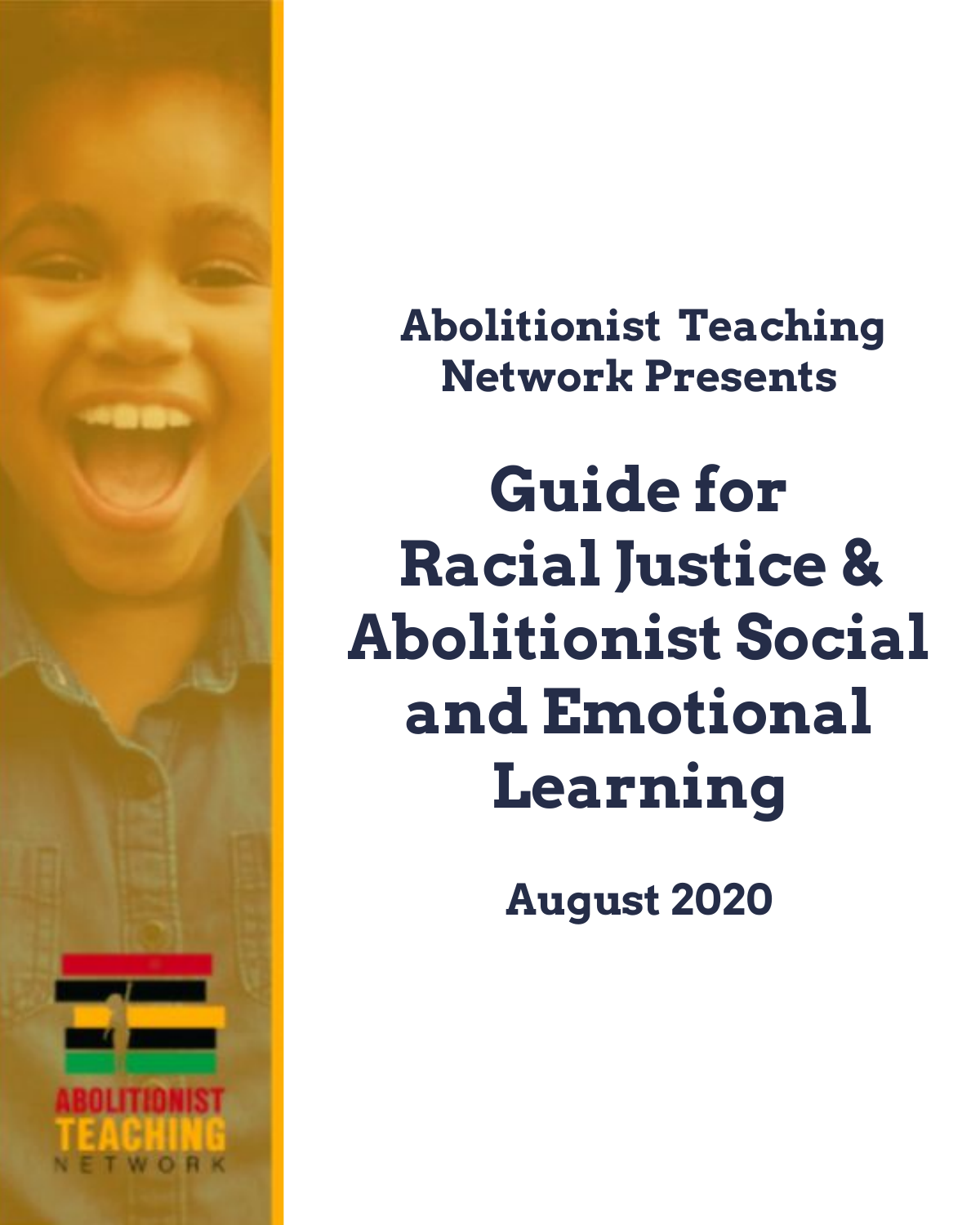

**Abolitionist Teaching Network's mission is simple: develop and support educators to fight injustice within their schools and communities.**

This guide builds from the premise that injustice manifests differently in different schools and communities.

Abolitionist Teaching cannot be distilled to a list of "best practices" because it is a way of life.

Abolitionist Teachers believe that no Black, Brown, or Indigenous child is disposable. We must embody the spirit of Black Lives Mattering, not just say Black Lives Matter.

This guide is an invitation for Abolitionist Teachers to individually and collectively generate critical reflection and action.

Abolitionist Teachers will always center the injustices of their own school and community when taking action.

There will always be risks associated with fighting injustices in our schools and communities. This is why Abolitionist work requires solidarity from coconspirators.

Abolitionist Teaching promotes justice, healing, joy, and liberation for all Black, Brown, and Indigenous folx, inclusive of all intersecting identities.

Don't be basic.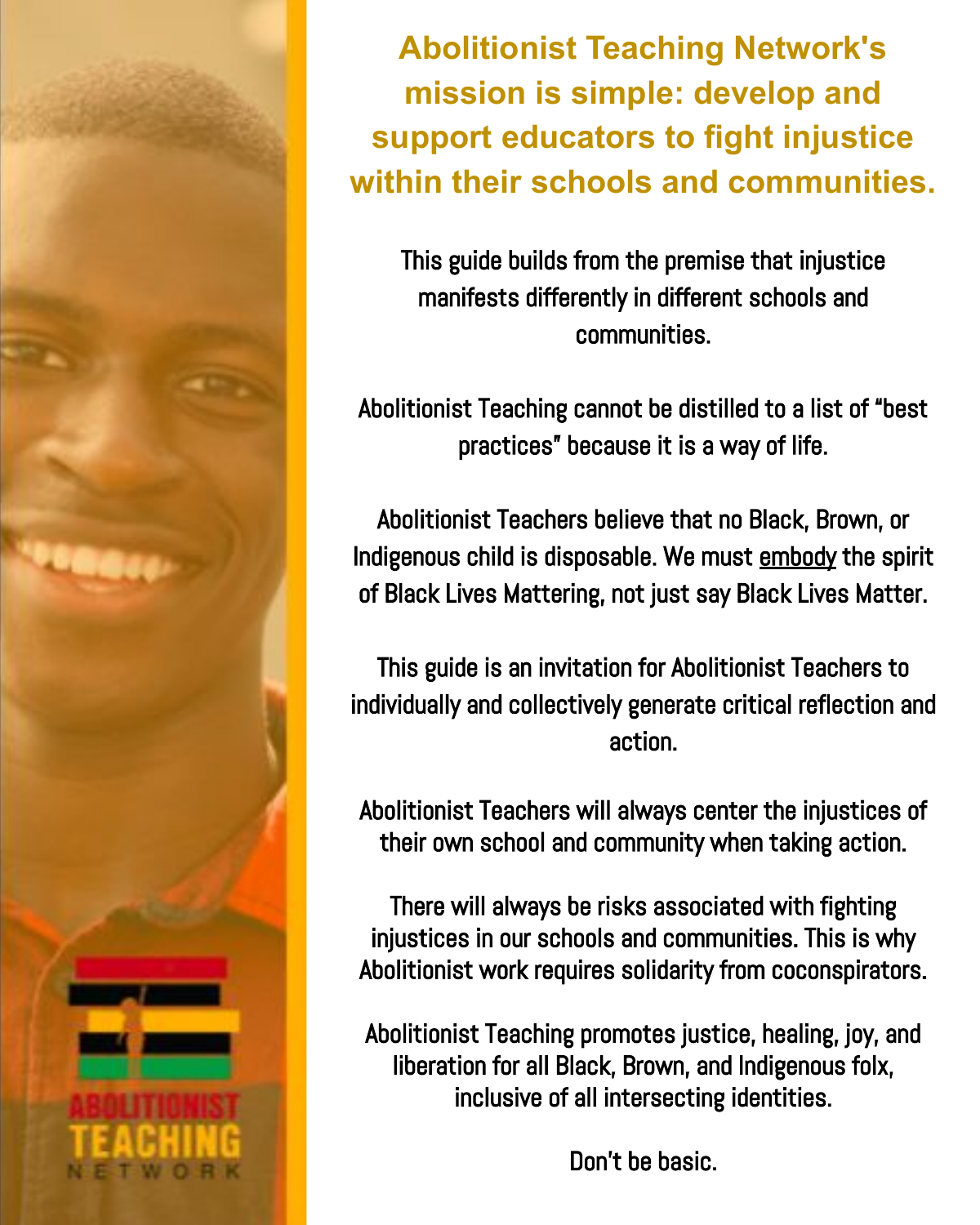

#### **What is an Abolitionist approach to social and emotional learning (SEL)?**

SEL can be a covert form of policing used to punish, criminalize, and control Black, Brown, and Indigenous children and communities to adhere to White norms (Kaler-Jones, 2020).

Most SEL standards are rooted in Eurocentric norms, not to empower, love, affirm, or free Black, Brown, or Indigenous children.

The practice of Abolitionist SEL is critical, healing centered, reciprocal in nature, culturally responsive, transformative, and dialogical.

Abolitionist SEL models center vulnerability, healing, joy, and community, resist punitive or disciplinary approaches, and do not involve school resource officers or police.

Integrate Abolitionist SEL into curriculum, daily personal/classroom rituals, restorative justice circles, and racial justice initiatives.

Abolitionist SEL is not an isolated lesson. It is a way of being that informs all aspects of teaching, learning, and relationship building with students, families, and communities.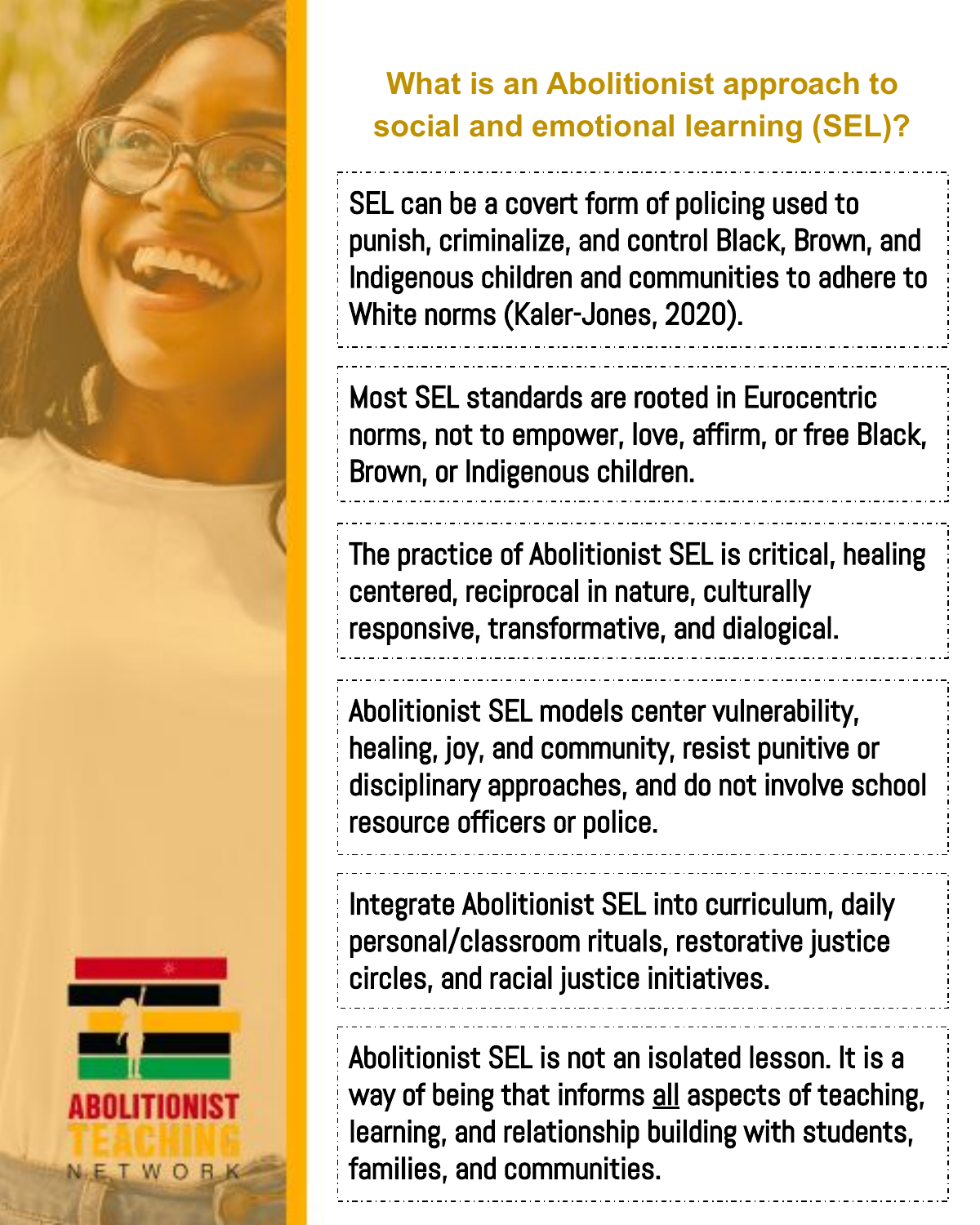

#### **Ways to engage with colleagues in the pursuit of Abolitionist SEL**

Learn about the beauty, joy, and resilience of Black, Brown, and Indigenous folx and the complexity of the African diaspora (because not all Black folx are African American).

Cultivate an ongoing personal practice of learning prior to and after engaging in critical conversations with colleagues and students.

Investigate how existing SEL frameworks are weaponized against Black, Brown, and Indigenous children and communities.

Work with administrators to remove and replace models which harm Black, Brown, and Indigenous children.

Partner with and compensate community members to develop and implement Abolitionist SEL models.

Advocate for or create ongoing humanizing professional development to support school-wide Abolitionist practices that affirm the inherent worth of Black, Brown, and Indigenous children and communities.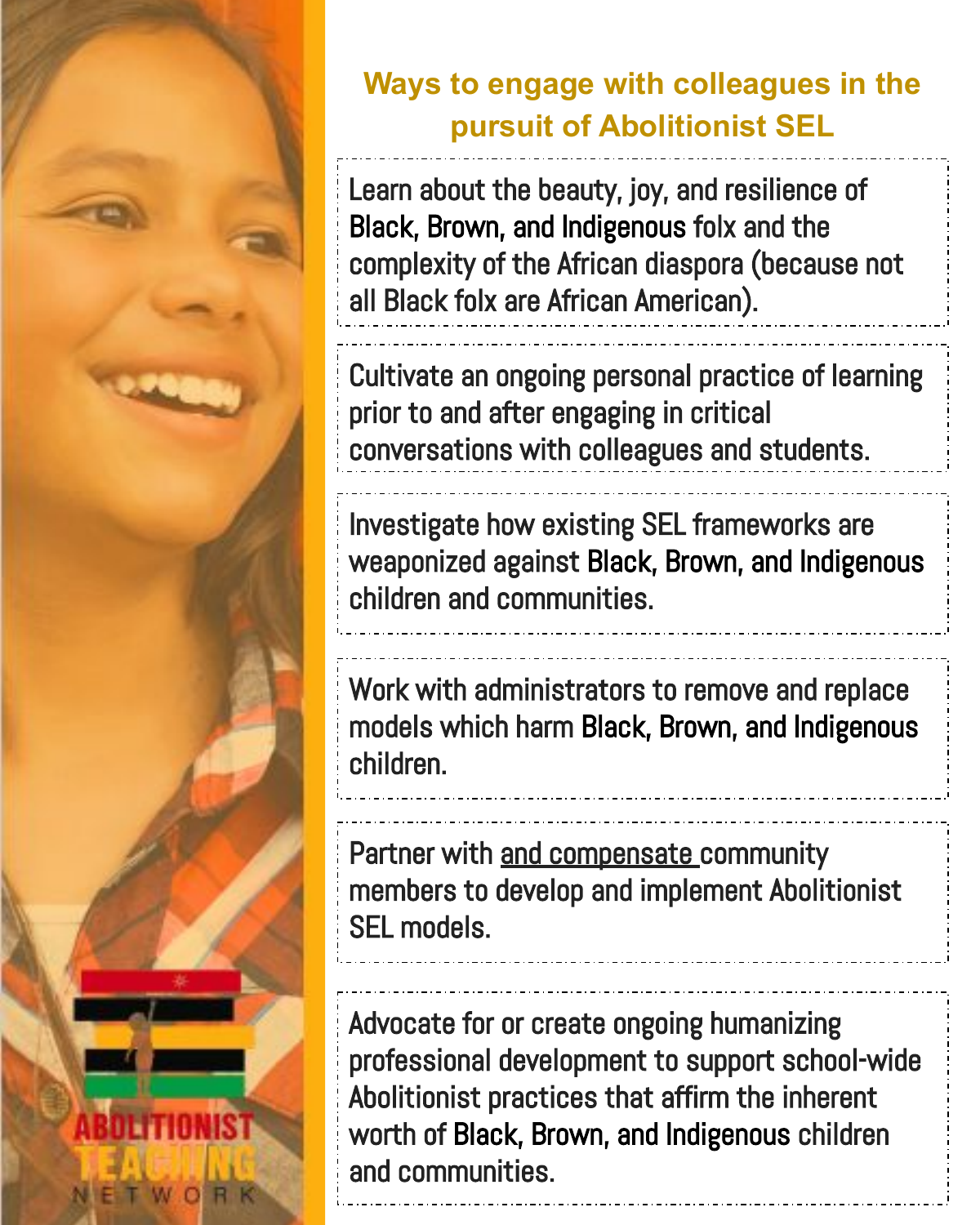

### **How should Abolitionist Teachers guide students toward Abolitionist SEL?**

Create classrooms that center the beauty, joy, resiliency, and variety of Black, Brown, and Indigenous experiences.

Remove all punitive or disciplinary practices that spirit murder Black, Brown, and Indigenous children.

Cultivate relationships and community by consistently reflecting on and honoring students' full humanity.

Integrate Abolitionist SEL rituals and routines that welcome the full range of emotions and provide tools to support students in processing and asking for support.

Support students in embedding Abolitionist SEL practices in relationships with their peers, families, and their communities.

Build a school culture that engages in healing and advocacy. This requires a commitment to learning from students, families, and educators who disrupt Whiteness and other forms of oppression.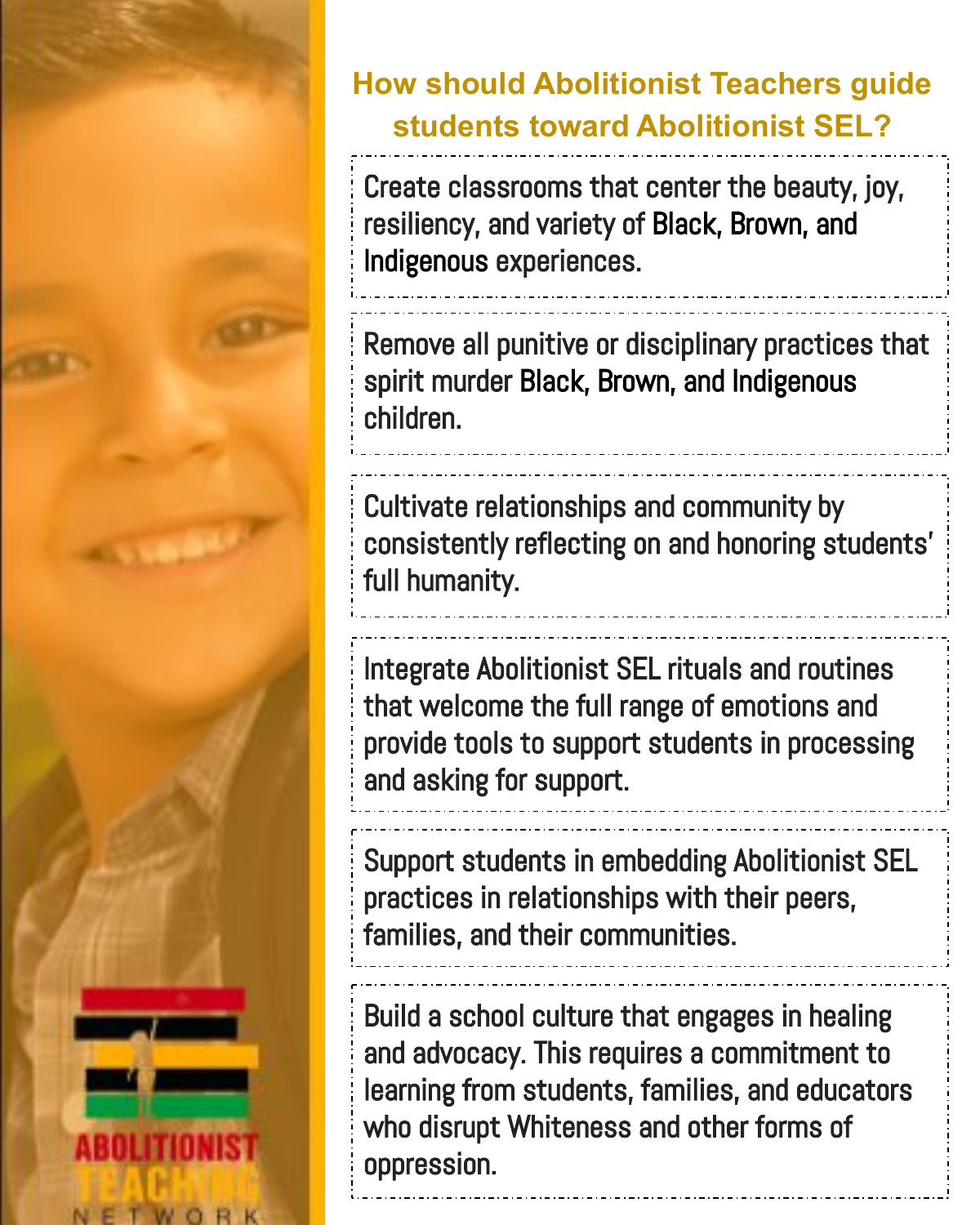

## **An Abolitionist Teacher's Demands**

#### Hiring and Support:

- Hire, support, and retain Black, Brown, and Indigenous teachers, paraprofessionals, school counselors, and other personnel
- Hire, support, retain, and develop Abolitionist educators
- Invest in ongoing critical professional development to support and deepen Abolitionist Teaching practices
- Free, radical self/collective care and therapy for Educators and Support Staff of Color
- Free, antiracist therapy for White educators and support staff
- Community involvement in hiring and/or holding administrators accountable for sharing in the responsibility and support of Abolitionist Teaching with time and resources
- School boards that reflect or exceed the diversity of the student population and community
- Equitable funding at the local, state, and federal levels
- Reduce class sizes so that Black, Brown, and Indigenous children can thrive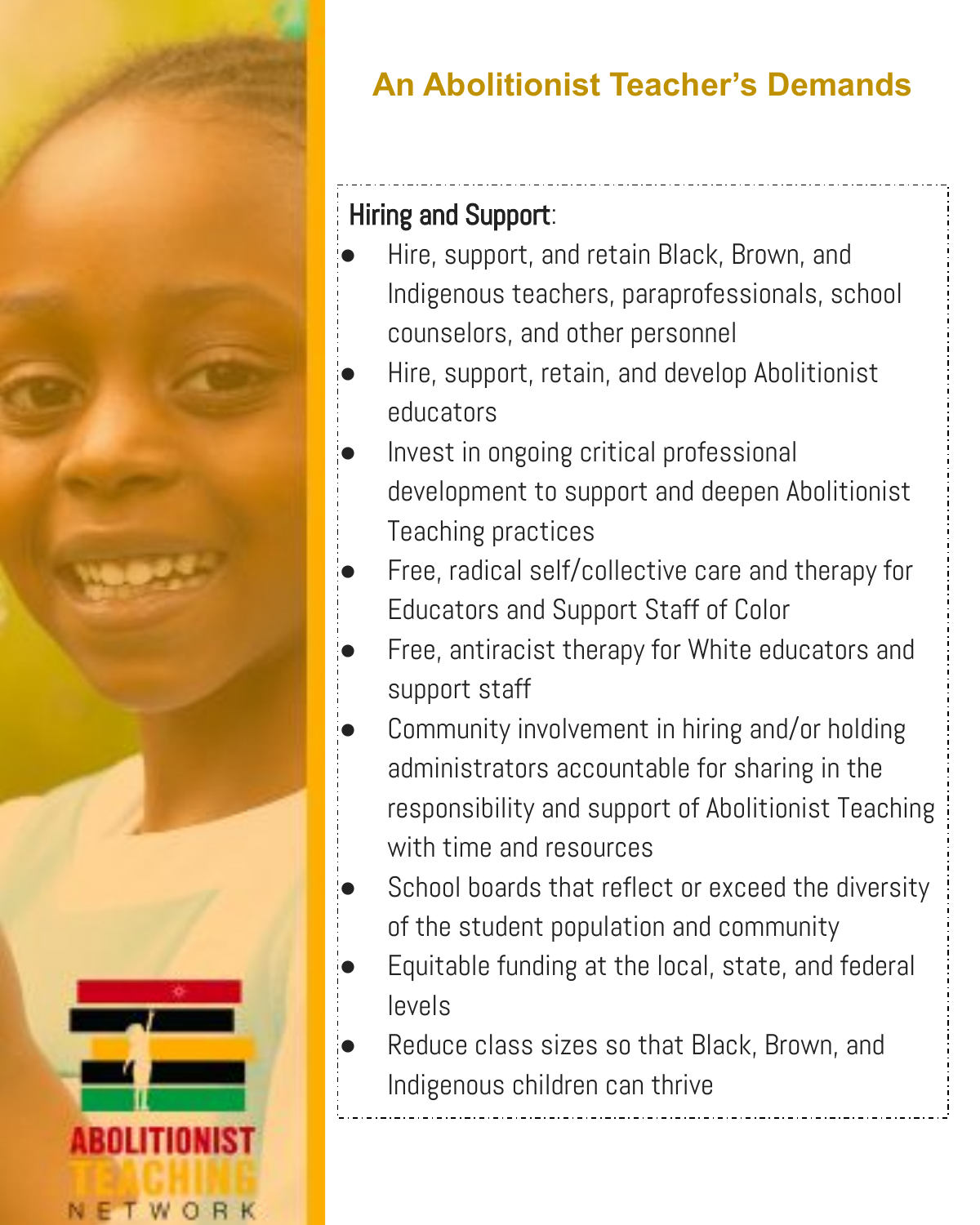

## **An Abolitionist Teacher's Demands**

#### Discipline:

- School-wide culture committed to restorative justice for all members of the school community
- Remove any and all police and policing from schools
- Address how policing practices show up in our own work, even when police are not present in our schools
- Tear down schools that were built like prisons
- Invest in state-of-the-art green school facilities that are worthy of Black, Brown, and Indigenous children
- Reparations for Children of Color stolen by the school-to-prison pipeline

#### Evaluation:

- Curriculum that reflects People of Color and their contributions, humanity, and joy
- End high-stakes standardized testing
- Teaching standards, learning standards, and teacher evaluations that are grounded in the pursuit of Black, Brown, and Indigenous liberation, criticality, excellence, and joy (Muhammad, 2020) Opportunities for teachers, students, and families to evaluate support offered by school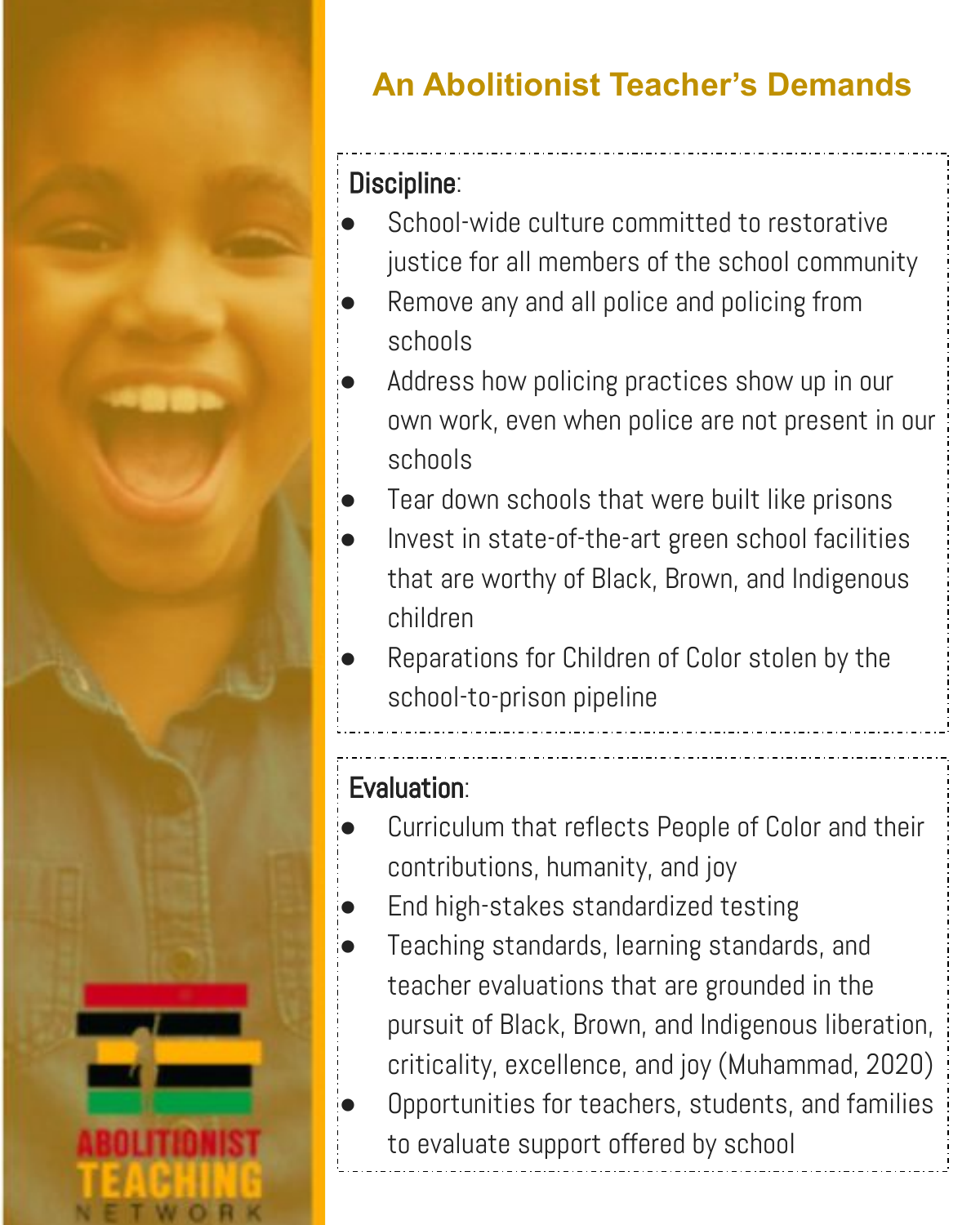

#### **Six Questions Abolitionist Teachers Can Ask to Build Relationships with Students**

- 1. What can you tell me that helps me better understand you as a person?
- 2. How can I be the best teacher for you?
- 3. How can your school be a place where you feel seen, valued, and excited to learn?
- 4. What matters most to you (i.e., in life, at school, in your community)?
- 5. How can I support you mentally, emotionally, and in your community?
- 6. What is your love language (see resources for more info)?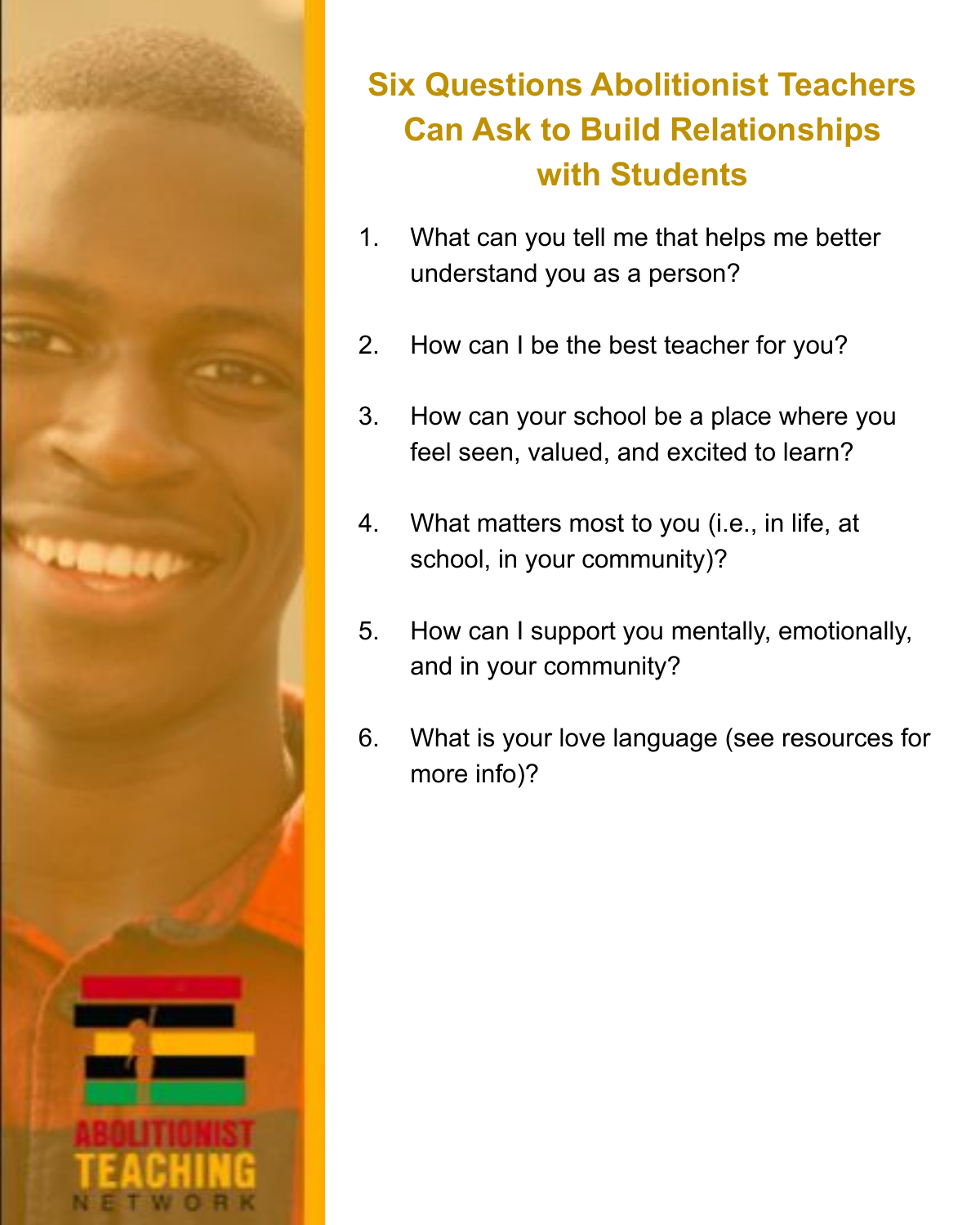

#### **Seven Questions Abolitionist Teachers Can Ask Administrators**

- 1. How will we embody the spirit and goals of Black Lives Mattering in everything we do as a school?
- 2. What long-term antiracist professional development will we implement for all faculty and staff?
- 3. How will we implement antiracist curriculum that centers the beauty, joy, and resiliency of Black, Brown, and Indigenous people? How will we also learn and teach about the African diaspora?
- 4. What school policies can we eliminate that are harmful or oppressive to our students of color? How can we replace them with healing centered policies?
- 5. What administrative actions are we implementing to ensure teachers feel supported to practice Abolitionist Teaching?

*These final two questions are particularly relevant to the COVID-19 global pandemic:*

- 6. What supports are in place to ensure students and families are socially, emotionally, and materially supported during virtual learning?
- 7. What plans are in place to promote faculty and staff wellness during and after COVID-19?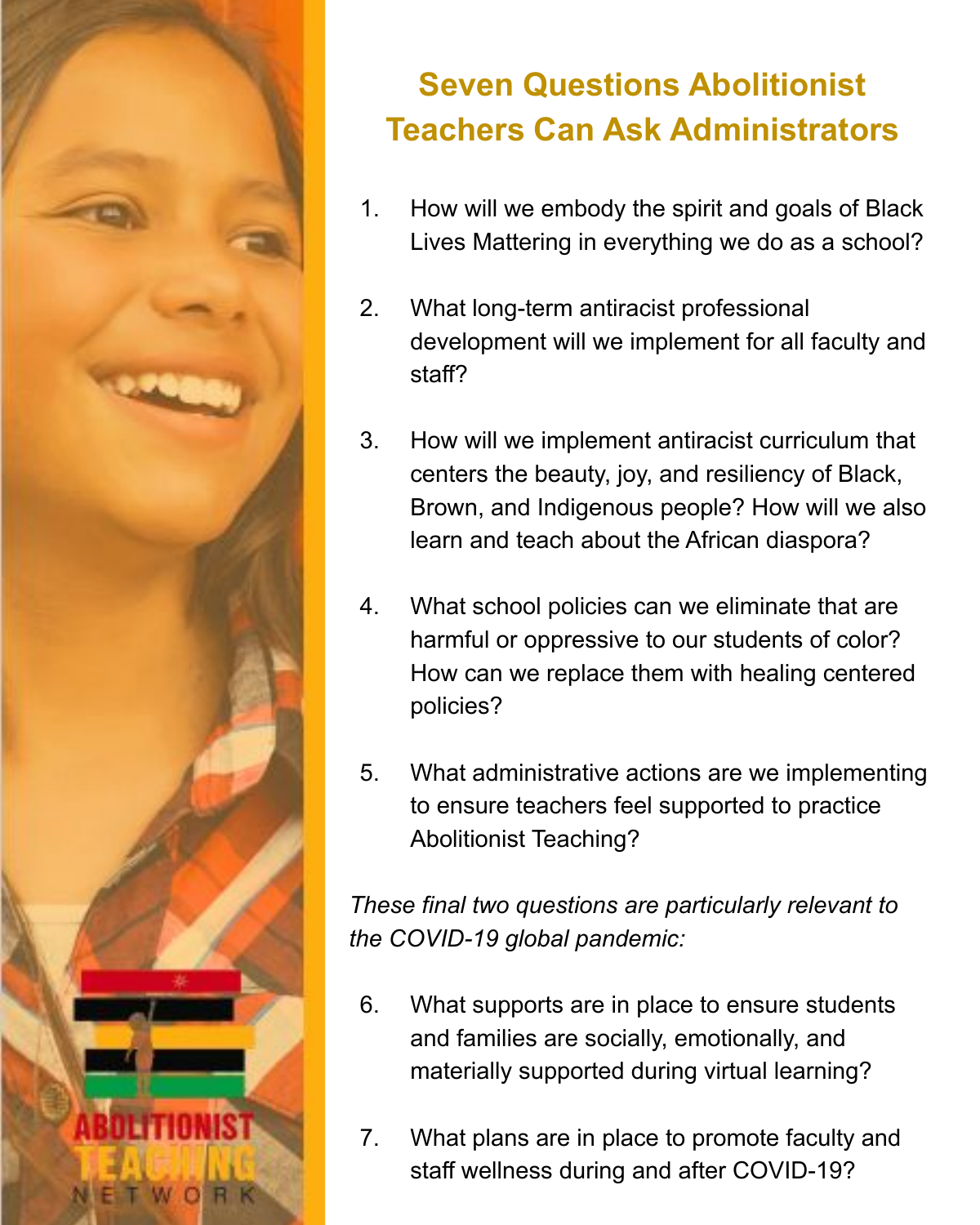

### **Resources for Understanding Racial Justice and SEL**

[Teaching to Thrive: A Conversation with SEL Expert](https://open.spotify.com/episode/04FydURix5GX6Pf1hLoIdY?si=kw1pstHKSkmckEN6gIM3BQ) [Rosalynne Duff About Racial Justice & SEL](https://open.spotify.com/episode/04FydURix5GX6Pf1hLoIdY?si=kw1pstHKSkmckEN6gIM3BQ) (Abolitionist Teaching Network Podcast)

[When SEL is Used as Another Form of Policing](https://medium.com/@justschools/when-sel-is-used-as-another-form-of-policing-fa53cf85dce4) (Cierra Kaler-Jones)

[The Little Book of Race and Restorative Justice: Black](https://www.amazon.com/dp/B07HXKF13S/ref=dp-kindle-redirect?_encoding=UTF8&btkr=1) [Lives, Healing and US Social Transformation](https://www.amazon.com/dp/B07HXKF13S/ref=dp-kindle-redirect?_encoding=UTF8&btkr=1) (Fania E. Davis)

[Why We Can't Afford to Whitewash Social Emotional](http://www.ascd.org/publications/newsletters/education_update/apr19/vol61/num04/Why_We_Can) **[Learning](http://www.ascd.org/publications/newsletters/education_update/apr19/vol61/num04/Why_We_Can) (Dena Simmons)** 

[\(At Least\) 10 Things Educators Can Do to End the Prison](https://www.edliberation.org/wp-content/uploads/2018/12/ptctw1718-antiPIC-page.pdf) [Industrial Complex](https://www.edliberation.org/wp-content/uploads/2018/12/ptctw1718-antiPIC-page.pdf) (Chrissy Anderson-Zavala, Farima Pour-Khorshid and Erica R. Meiners)

[Teaching For Black Lives Book](https://www.teachingforblacklives.org/) (edited By [Dyan Watson](https://www.rethinkingschools.org/users/dyanwatson), [Jesse Hagopian](https://www.rethinkingschools.org/users/jessehagopian), & [Wayne Au\)](https://www.rethinkingschools.org/users/wayneau)

[How to Be an Anti-Racist Educator](http://www.ascd.org/publications/newsletters/education-update/oct19/vol61/num10/How-to-Be-an-Antiracist-Educator.aspx?fbclid=IwAR1tsIowEXRl-D6K64ZU3ej8bBcGT0OuRJFr4yENJu8A0kwbAMwGhsbtJec) (by Dena Simmons)

[Love Language Test for Students](https://www.5lovelanguages.com/quizzes/child-quiz/) (by Gary Chapman)

[Teachers 4 Social Justice: 2020 Resources for](https://docs.google.com/document/d/1mNzYIo8cLGCODlgNUJ8IQ4ofG0ADNofhDOUTJtQ5dmo/edit?usp=sharing) [Abolitionist Teaching and Solidarity in These Times](https://docs.google.com/document/d/1mNzYIo8cLGCODlgNUJ8IQ4ofG0ADNofhDOUTJtQ5dmo/edit?usp=sharing) (by Teachers 4 Social Justice)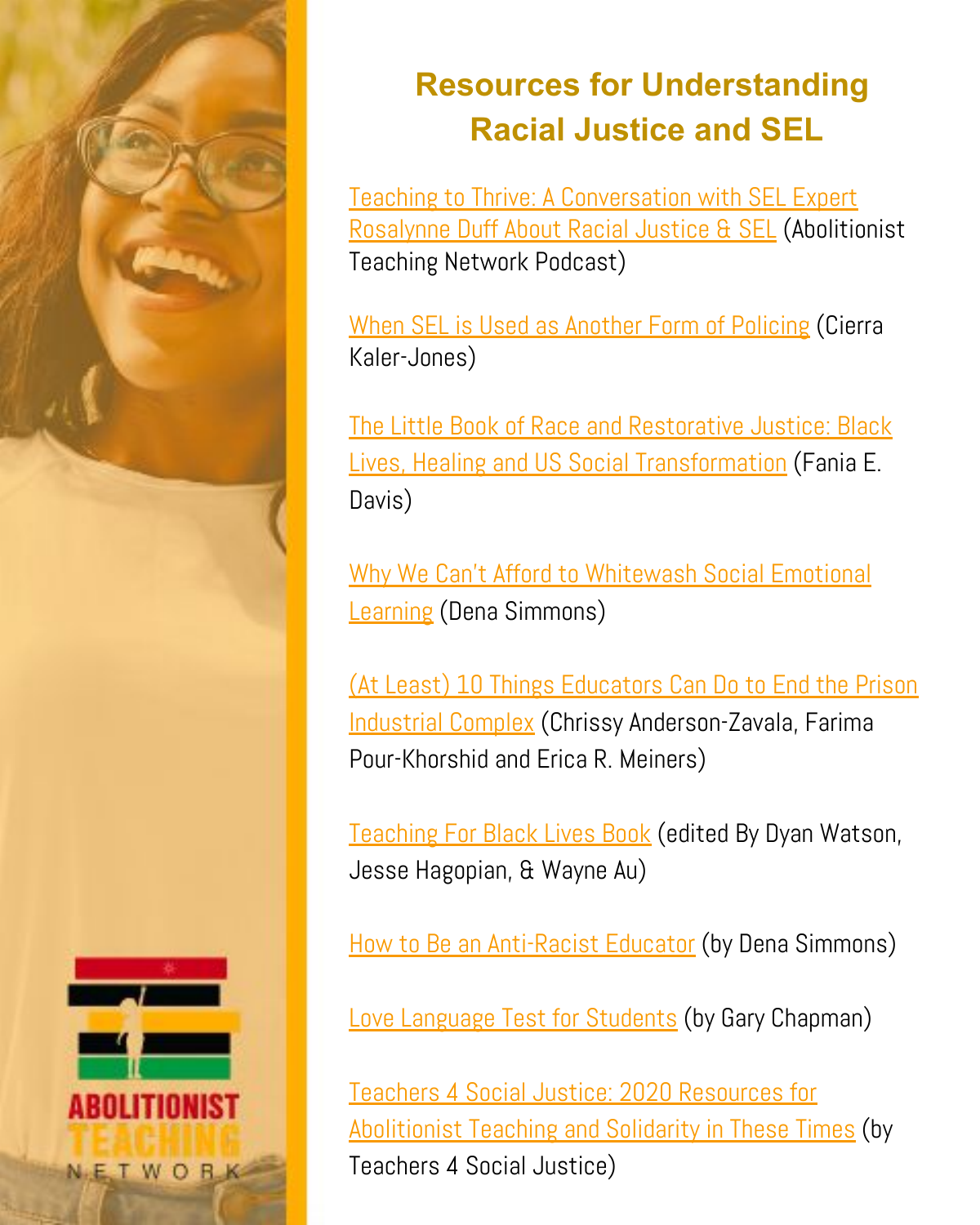

### **An Abolitionist's Teachers Resources**

[Abolitionist Teaching and the Future of Our Schools](https://www.youtube.com/watch?v=uJZ3RPJ2rNc) (Bettina Love, Gholdy Muhammad, Dena Simmons and Brian Jones)

[Repurposing Our Pedagogies](https://www.youtube.com/watch?v=39A0qBGb7WM) (Stephanie Cariaga, Bettina Love, Sagnicthe Salazar, Carla Shalaby, Marylin Zuniga, Farima Pour-Khorshid, and Chrissy A. Z. Hernandez

[Dear White Teachers: You Can't Love Your Black](https://www.edweek.org/ew/articles/2019/03/20/dear-white-teachers-you-cant-love-your.html) **[Students If You Don't Know Them](https://www.edweek.org/ew/articles/2019/03/20/dear-white-teachers-you-cant-love-your.html) (Bettina Love)** 

[Shifting From Trauma Informed Care to Healing Centered](https://drive.google.com/file/d/1lPHiG_ZW3KDMn3iBtsGg4sf-g1nZGN82/view?usp=sharing) [Engagement](https://drive.google.com/file/d/1lPHiG_ZW3KDMn3iBtsGg4sf-g1nZGN82/view?usp=sharing) (Shawn Ginwright)

**[Black Lives Matter at School](https://blacklivesmatteratschool.com/)** (Black Lives Matter at School)

[The Abolitionist Toolkit](http://criticalresistance.org/resources/the-abolitionist-toolkit/) (Critical Resistance)

Abolitionist Organizations:

[Assata's Daughters](https://www.assatasdaughters.org/) [Black Organizing Project](http://blackorganizingproject.org/) [Black Youth Project 100](https://www.byp100.org/) [Critical Resistance](http://criticalresistance.org/) [Education for Liberation Network](https://www.edliberation.org/) [Quetzal Education Consulting](https://www.quetzalec.com/our-team) [Teachers 4 Social Justice](https://t4sj.org/events/t4sj-conference-2019/)